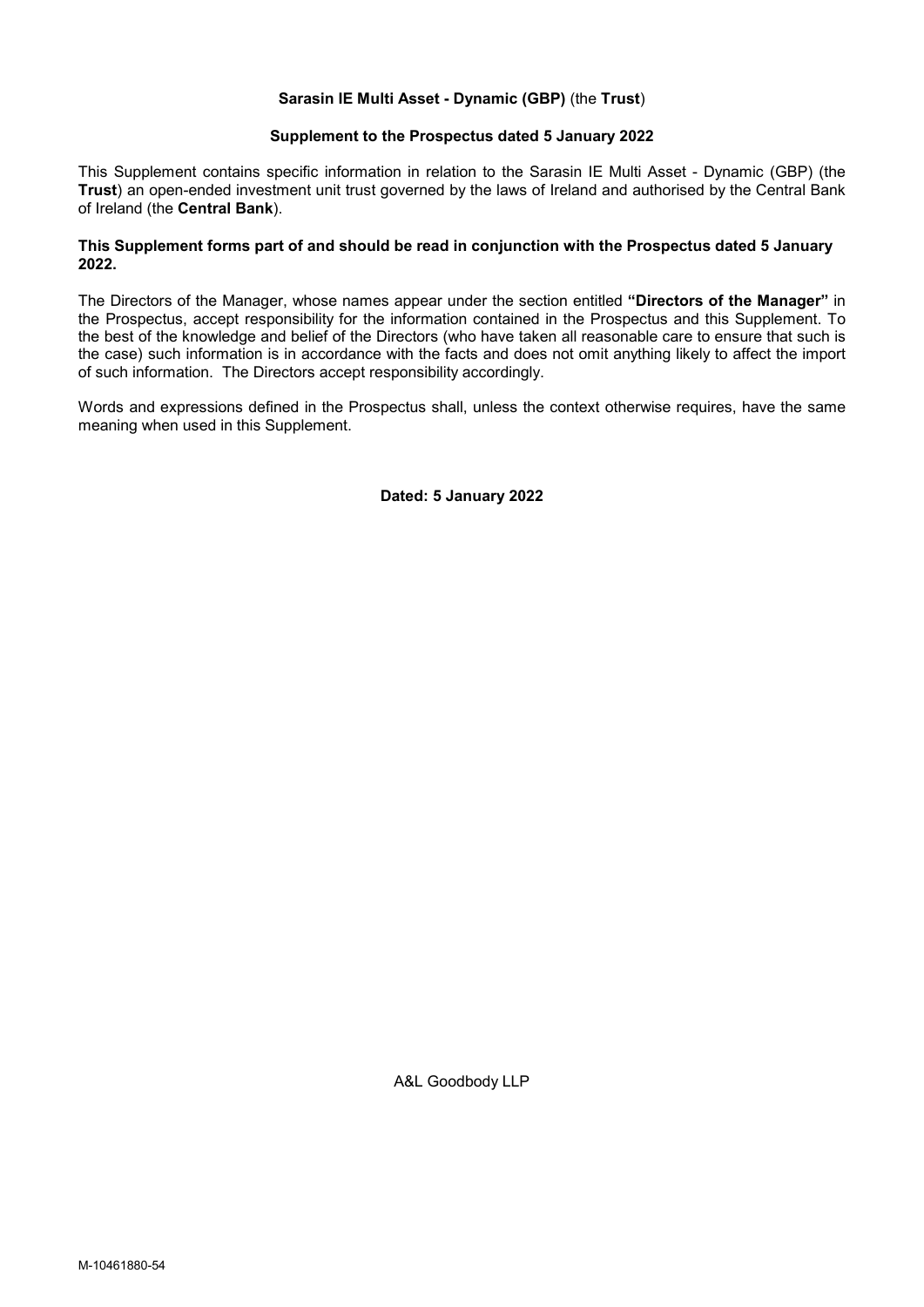# **DIRECTORY**

| 2. | EFFICIENT PORTFOLIO MANAGEMENT AND FINANCIAL DERIVATIVE INSTRUMENTS3 |  |
|----|----------------------------------------------------------------------|--|
| 3. |                                                                      |  |
| 4. |                                                                      |  |
| 5. |                                                                      |  |
| 6. |                                                                      |  |
| 7. |                                                                      |  |
| 8. |                                                                      |  |
|    |                                                                      |  |
|    |                                                                      |  |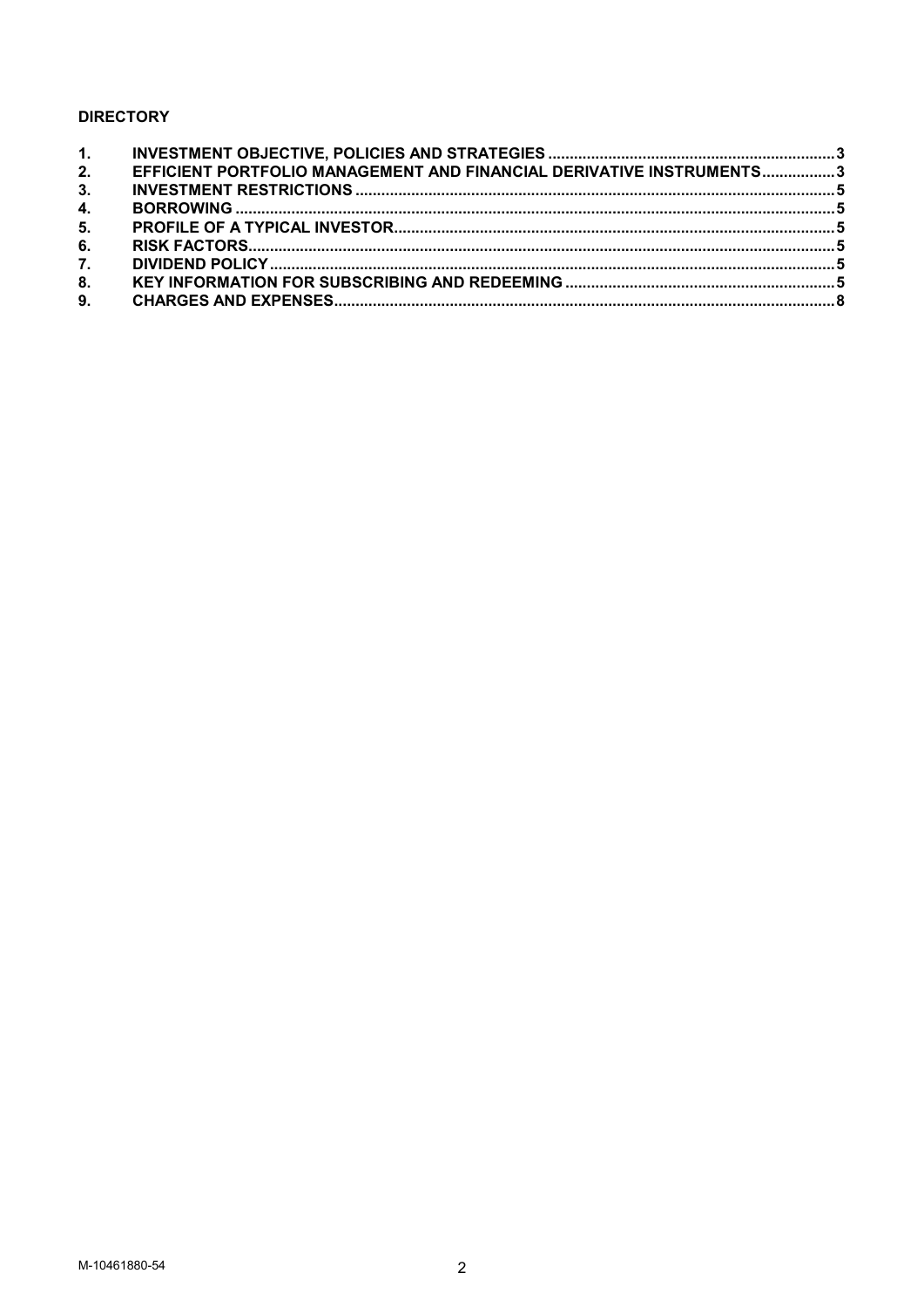# 1. INVESTMENT OBJECTIVE, POLICIES AND STRATEGIES

# Investment Objective

The investment objective of the Trust is to achieve long term capital growth and income generation with a lower risk profile than pure stock market alternatives by investment on a global basis.

# Investment Policy

The Trust will seek to achieve its investment objective through investment in a broadly diversified portfolio of stocks, bonds and currencies. The Trust will seek to achieve a lower risk profile than full investment in listed equities using a balanced, multi asset approach. While taking active positions, the Investment Manager will seek to protect value and reduce volatility by allocating assets between various asset classes. The Trust will invest in the shares of companies listed and traded on Regulated Markets on a global basis. The Trust may also invest in fixed and floating rate, government and corporate bonds as well as convertible bonds or warrants. Such debt securities will normally have a minimum credit rating of BBB as rated by Standard & Poor's, Moody's or an equivalent credit rating agency. The Trust may also take positions in a range of global currencies.

The Trust may also employ financial derivative instruments (FDIs) including futures, forward contracts and options for efficient portfolio management purposes. The use of such instruments is more particularly described under the headings Efficient Portfolio Management and Financial Derivative Instruments below and in the Prospectus and will at all times be in accordance with the conditions and limits laid down by the Central Bank from time to time.

Repurchase and reverse repurchase transactions are permitted subject to the conditions and within the limits set out in the Central Bank UCITS Regulations for efficient portfolio management purposes only. It is not anticipated that the Trust will be leveraged as a result of such transactions. Any revenues arising from repurchase and reverse repurchase agreements will, after deduction of any expenses and fees, be returned to the Fund. These direct and indirect operational costs will not contain any hidden revenue.

The Trust may also invest in both UCITS and AIF collective investment schemes in accordance with its investment objective and subject to the Investment Restrictions as set out in the Prospectus. The Trust may invest in UCITS collective investment schemes in order to maintain a fully invested position while at the same time accommodating liquidity requirements. Such collective investment schemes may include UCITS which may be domiciled anywhere in the EU, other open and closed-ended collective investment schemes that may be constituted as investment companies, unit trusts, limited partnerships or other typical fund structures that satisfy the requirements of the Central Bank, such as (i) schemes established in Guernsey and authorised as Class A Schemes; (ii) schemes established in Jersey as Recognised Funds; and (iii) schemes established in the Isle of Man as Authorised Schemes.

The Trust may also hold and invest in ancillary liquid assets such as bank deposits, fixed or floating rate instruments including but not limited to commercial paper, floating rate notes, certificates of deposit, freely transferable promissory notes and short-term government or corporate bonds in the interests of efficient management of the Trust's assets.

The transferable securities and other assets in which the Trust may invest will be principally quoted, or dealt in, on a Regulated Market, as set out in Schedule 1 of the Prospectus.

As part of the Trust's investment strategy, the Investment Manager will assess securities for environmental, social and governance issues and consider Sustainability Risks to inform the security selection in the Trust. Decisions to purchase or sell investments will be influenced by consideration of Sustainability Risks. Please see further detail in the appendix hereto.

# 2. EFFICIENT PORTFOLIO MANAGEMENT AND FINANCIAL DERIVATIVE INSTRUMENTS

The Manager currently employs a risk management process relating to the use of FDIs on behalf of the Trust which details how it accurately measures, monitors and manages the various risks associated with FDIs. The Manager will on request provide supplementary information to Unitholders relating to the risk management methods employed, including the quantitative limits that are applied and any recent developments in the risk and yield characteristics of the main categories of investments in respect of the Trust.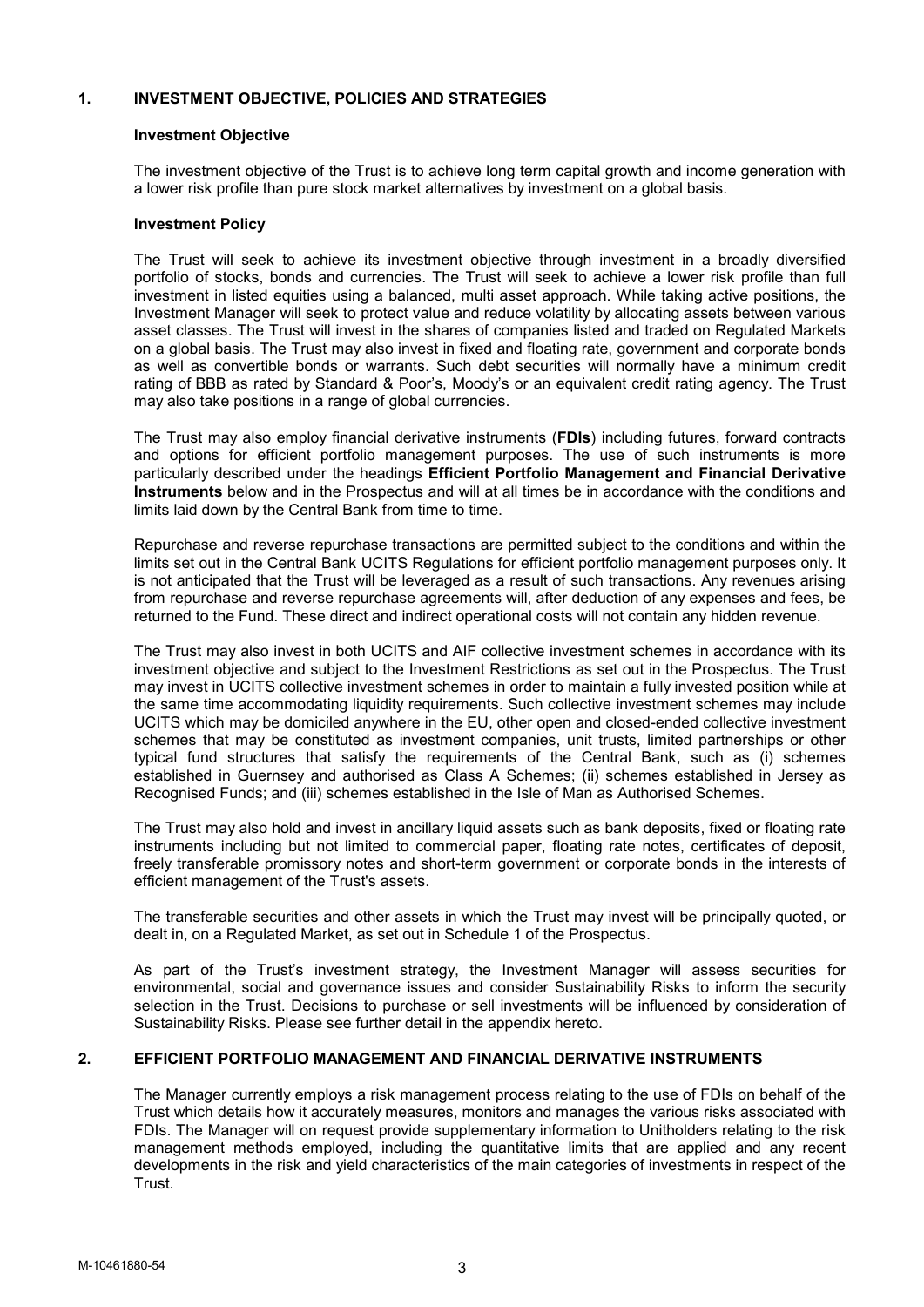Efficient portfolio management techniques or instruments may not be used for the purposes of gearing, leveraging or margining and must be fully covered. The Trust may only enter into OTC derivative instruments for the purposes of efficient portfolio management. The only OTC derivative instruments in which the Trust is permitted to employ are forward currencies.

The following is a description of the types of FDIs which may be used for efficient portfolio management purposes by the Trust:

Futures: Futures contracts are standardised, exchange-traded contracts between two parties to buy or sell a specified asset at an agreed upon price at a specified future date. The underlying reference asset can be a single asset, basket or index and contracts are marked-to-market daily, reducing counterparty risk.

The Trust may use futures contracts to hedge against market or price risk or allow it to gain exposure to the underlying equity market. The Trust may also use futures to equitise cash balances, both pending investment of a cash flow. Frequently, using futures to achieve a particular strategy instead of using the underlying or related equity security results in lower transaction costs being incurred and less disruption to the underlying assets of a portfolio.

Forwards: A forward contract is a non-standardised, negotiated, over-the-counter contract between two parties to buy or sell an asset at a specified future time at a price agreed upon today. Most typically, the underlying assets are currencies, although forwards can be structured on other assets, baskets, indices or reference securities. Forward contracts may be cash or physically settled between the parties and these contracts cannot be transferred.

The Trust's use of forward foreign exchange contracts may include altering the currency exposure of securities held, hedging against exchange risks, increasing exposure to a currency, shifting exposure to currency fluctuations from one currency to another and hedging classes denominated in a currency (other than the Base Currency) to the Base Currency. Other forward contracts, including equity, basket and indices, could potentially be used to alter the currency, hedging against financial risks, or increase exposure to an asset.

Options: Option contracts give their holders the right, but not the obligation, to engage in a transaction on an asset, most typically to buy or sell a specific amount of a reference asset at or before a predetermined date at a pre-specified price. There are two basic forms of options: put options and call options. Put options are contracts that give the buyer the right, but not the obligation, to sell to the seller of the contract, a specific quantity of a particular product or financial instrument at a specified price. Call options are contracts sold for a premium that give the buyer the right, but not the obligation, to buy from the seller of the option. In return for granting the option the seller of the option collects a payment, or premium, from the buyer. Options may be cash or physically settled.

The Trust may use options in isolation, or in combination with equities, to more efficiently express a view in a given position, to generate income, or to protect financial risk of equities. If a price target is known, for example, and optionality is deemed expensive, a call option might be sold against that asset. If a security is deemed advantageous to a portfolio but considerable downside risk is seen by the portfolio manager, a long put position can be used against the long position to protect against short-term price risk. The Trust may be a seller or buyer of put and call options.

# Calculation of Global Exposure

The Investment Manager uses a risk management technique known as value-at-risk (VaR) to measure the Trust's global exposure and to seek to ensure that the use of FDIs by the Trust is within regulatory limits. The Investment Manager will use the absolute VaR measure. The absolute VaR on the Trust's portfolio is calculated to ensure that it never exceeds 20% of the Net Asset Value of the Trust. VaR calculations will be carried out daily using a one tailed 99% confidence level for a holding period of 20 business days and a historical observation period of 250 business days.

## Leverage

The use of FDIs will result in the creation of leverage. The level of leverage (calculated as the sum of all the gross notionals of all FDIs) is not expected to be in excess of 200% of the Net Asset Value of the Trust under normal circumstances, but investors should note the possibility of higher leverage levels in certain circumstances.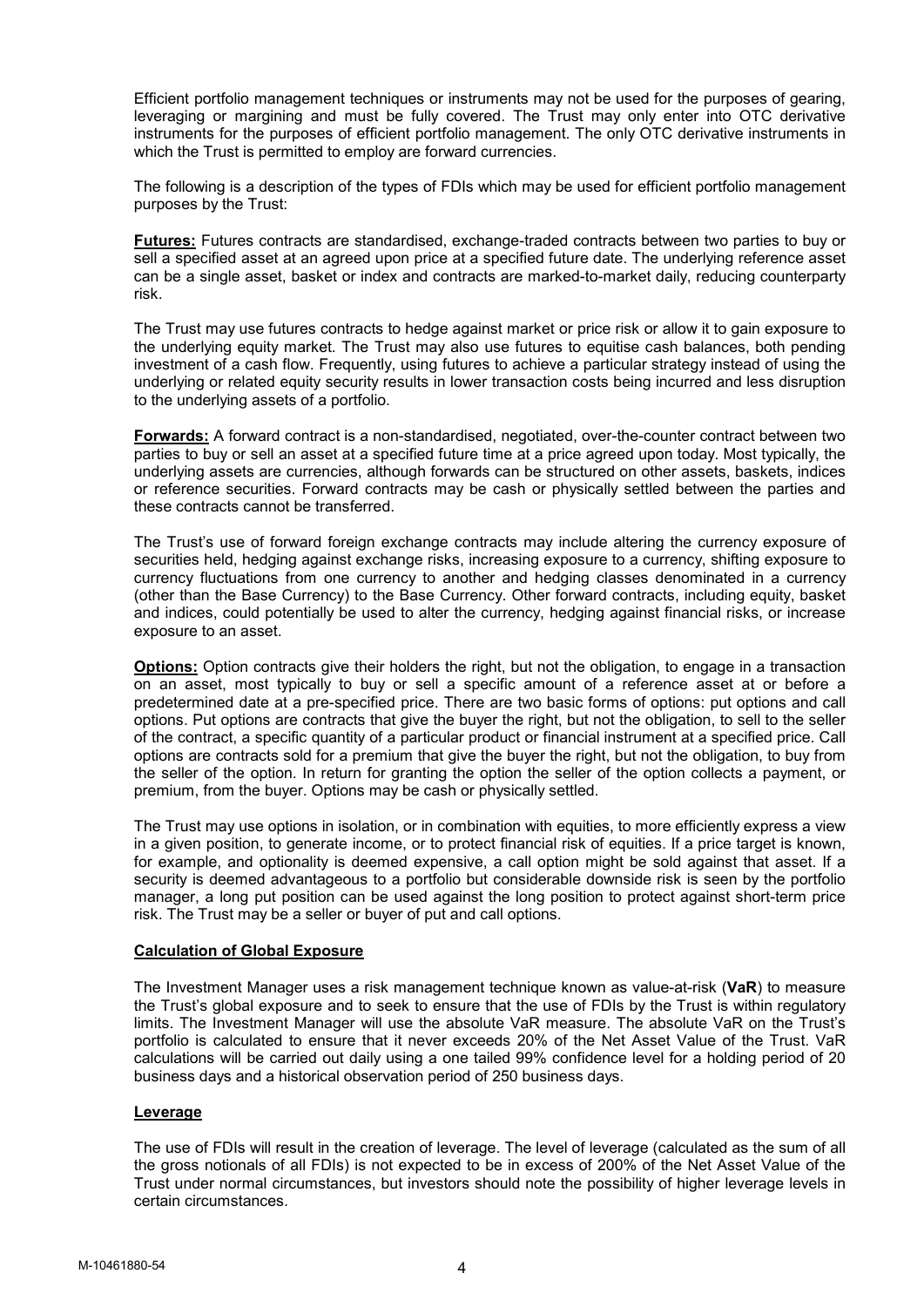# 3. INVESTMENT RESTRICTIONS

The general investment restrictions are set out under the heading "Investment Restrictions" in the Prospectus.

In addition, the following investment restrictions will apply to the Trust:

The Trust will not invest more than 20% of its Net Asset Value in units or shares of other UCITS or other collective investment schemes.

At least 90% of all non-equity securities (i.e. fixed interest instruments, bonds, money market instruments and debt instruments) invested in by the Trust must rank at least pari passu with issues carrying a minimum credit rating of investment grade (BBB as rated by Standard & Poors, Moody's or equivalent) or be issued or guaranteed by the government of any country listed in Schedule I of the Prospectus.

# 4. BORROWING

In accordance with the general provisions set out in the Prospectus under the heading Borrowing and Lending Powers, the Trust may borrow up to 10% of its total Net Asset Value on a temporary basis and not for speculative purposes. The Manager will not borrow for the purpose of gearing up the investment exposure of the Trust but may incur borrowings on a short term basis to meet the payment of proceeds upon redemption of Units pending receipt of the proceeds from the realisation of assets. All costs so incurred will be borne by the Trust.

Notwithstanding anything to the contrary contained in this Prospectus, for so long as the Trust is marketed in South Africa and until such time as the South African Financial Services Board's rules as set under the Collective Investment Schemes Control Act 45 of 2002 are extended to be in line with the Regulations, the Manager will refrain from effecting borrowings for the purpose of gearing up the investment exposure and may only incur borrowing on a short term basis to meet the payment of proceeds upon the redemption of Units, pending receipt of the proceeds from the realisation of securities. All costs so incurred will be borne by the Trust.

# 5. PROFILE OF A TYPICAL INVESTOR

Investment in the Trust is suitable for investors seeking income and long-term capital growth.

# 6. RISK FACTORS

The general risk factors set out in the "Risk Factors" section of the Prospectus apply to the Trust.

# 7. DIVIDEND POLICY

The Directors may declare dividends semi-annually on or about 30 June and 31 December in each year to the Unitholders of the Income Units out of the profits of the Trust attributable to the Income Units, in accordance with the terms of the Prospectus.

The profits attributable to the Accumulating Units in the Trust shall be retained within the Trust and will be reflected in the value of the Accumulating Units.

## 8. KEY INFORMATION FOR SUBSCRIBING AND REDEEMING

# Unit Classes

Class A Income Units Class F Income Units Class I Income Units Class P Income Units Class D Income Units Class X Income Units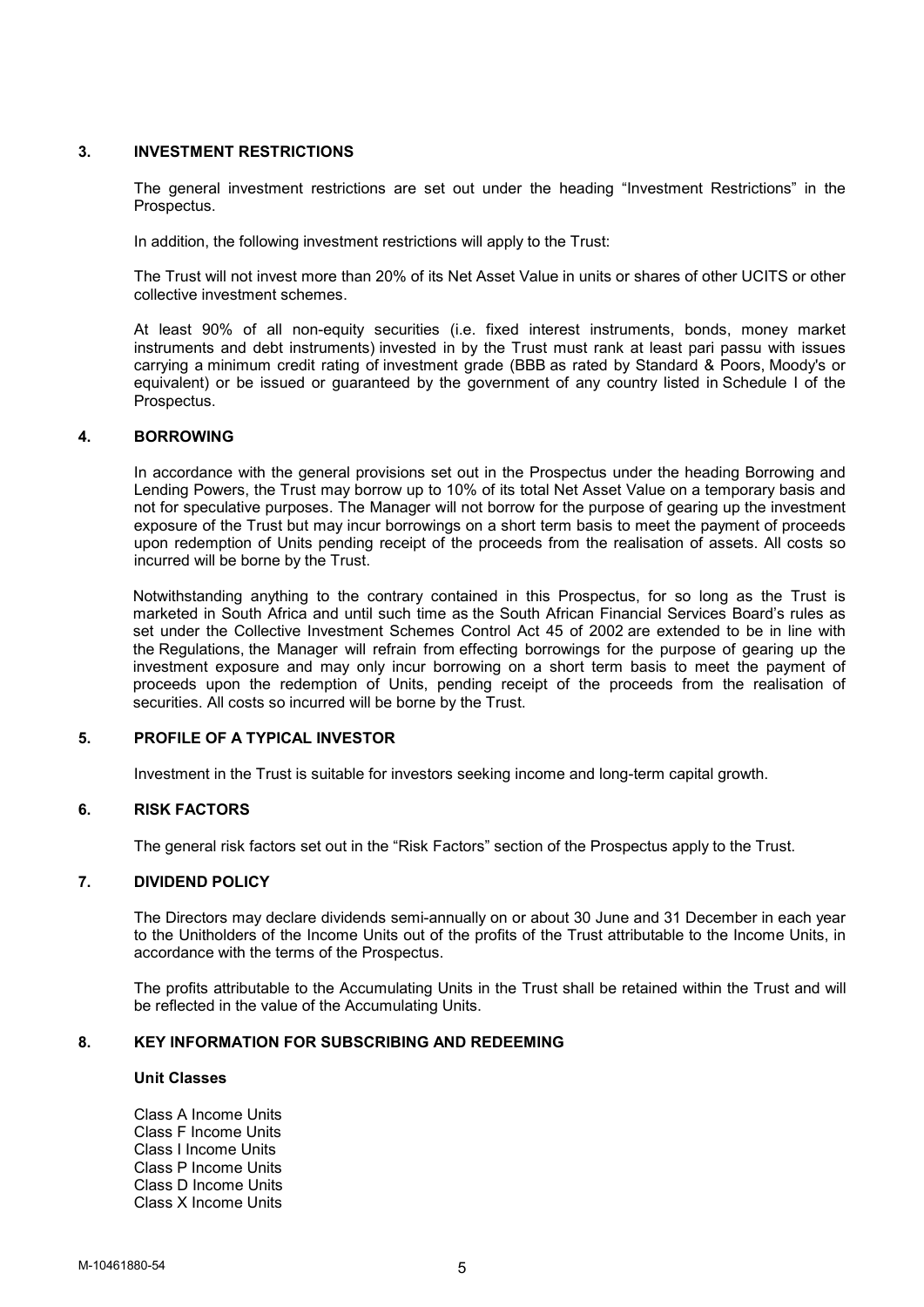Class Z Income Units (Income Units)

Class A Accumulating Units Class F Accumulating Units Class I Accumulating Units Class P Accumulating Units Class D Accumulating Units Class V Accumulating Units Class X Accumulating Units Class Z Accumulating Units (Accumulating Units)

#### Base Currency

**Sterling** 

#### Business Day

Any day other than a Saturday or Sunday on which commercial banks are open for business in Dublin.

#### Dealing Day

The Dealing Days for the Trust will be each Business Day and such other Business Days(s) as the Manager may determine and notify in advance to Unitholders.

#### Dealing Deadline

In relation to applications for subscription or redemption of Units, 12 noon (GMT) on the relevant Dealing Day although the Directors of the Manager in consultation with the Investment Manager may agree to waive the notice period at their discretion provided such applications are received before the Valuation Point for the relevant Dealing Day.

## Valuation Point

The point in time by reference to which the Net Asset Value of the Trust is calculated which, unless otherwise specified by the Directors of the Manager in consultation with the Investment Manager (and notified in advance to Unitholders) with the approval of the Trustee, shall be 12 noon (GMT) on the relevant Dealing Day.

## Minimum Initial Investment Amount

| £1,000     |
|------------|
| £1,000     |
| £1,000     |
| £1,000     |
| £1,000,000 |
| £1,000,000 |
| £1,000     |
| £1,000     |
| £1,000     |
| £1,000     |
| £1,000     |
| £5,000,000 |
| £5,000,000 |
| £1,000     |
| £1.000     |
|            |

or its equivalent in the relevant currency or such lesser amounts as the Directors of the Manager may, in consultation with the Investment Manager, in their absolute discretion, decide.

In respect of Class A Units and Class F Units, as an alternative to investing in a lump sum, an investor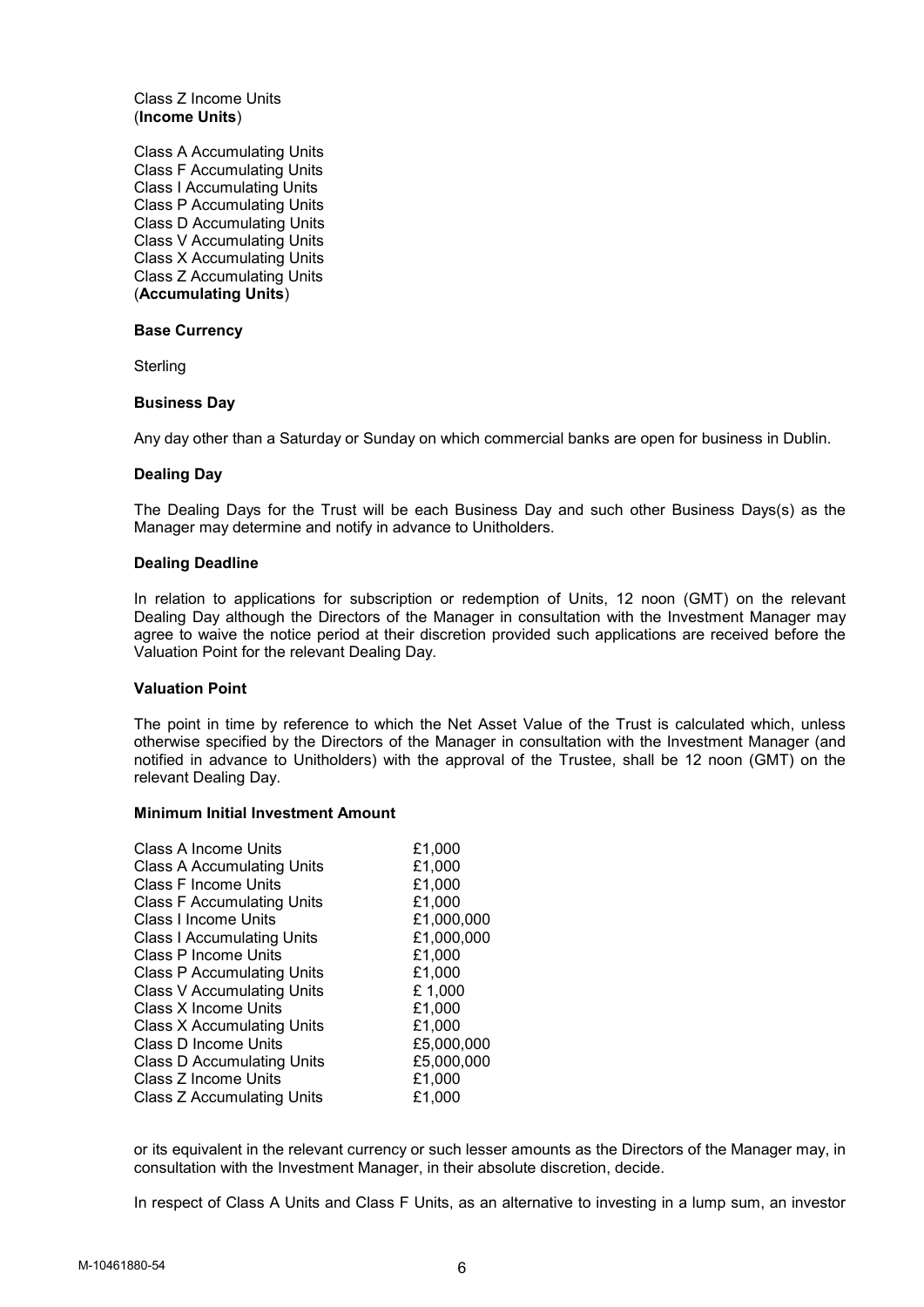may invest a minimum of £100 per month in the Trust. Investors subscribing in this manner may start or stop subscribing whenever they wish. There is no restriction on investors redeeming all or part of their Units in accordance with the terms of the Prospectus by virtue of these arrangements, neither is there any obligation or expectation that investors will elect to invest in this manner and accordingly, it is solely a matter of each investor's choice. Investors have the right at any time to cease making payments in accordance with this facility.

Please note that:

Class F Units may only be held by investors who are introduced by an Intermediary. Investment in Class F Units may be accepted by the Manager at its discretion.

Class P Units may only be held by investors who subscribe through a Platform Service.

It is expected that the Platform Service will provide straight-through processing using industry-standard systems and that underlying client trades will be aggregated to provide bundled dealing. Investment in Class P Units by other investors may be accepted by the Manager at its discretion.

Class X, D and Z Units may only be held by investors who have a discretionary investment management arrangement with the Investment Manager or who are otherwise clients of the Investment Manager. Investment in Class X, D and Z Units by other investors may be accepted by the Manager at its discretion.

Class V Units may only be held by investors who have a discretionary investment management arrangement with specific providers of independent advisory services or discretionary investment management services who have entered into an agreement with the Investment Manager. Investment in Class V Units by other investors may be accepted by the Manager at its discretion.

## Preliminary Charge

No preliminary charge will be levied by the Manager in respect of any Class of Units of the Trust.

## Issue Price

Following the close of the Initial Offer Period, the Issue Price is the Net Asset Value per Unit.

To preserve the value of the underlying assets, the Manager may make a dilution adjustment to the Net Asset Value per Unit when there are significant net subscriptions which the Manager considers represents an appropriate figure to cover dealing costs and to preserve the value of the underlying assets of the Trust as set out in the section entitled "Dilution Adjustment" within the Prospectus. Any such charge will be retained for the benefit of the Trust and the Manager reserves the right to waive the application of a dilution adjustment at any time. The dilution adjustment may be waived where subscription/redemptions are settled in specie or where the Trust has sufficient cash to pay redemption proceeds from cash (rather than selling assets to raise the cash). Therefore the Trust would not incur costs and could waive the adjustment in specific instances.

## Redemption Price

The redemption price is the Net Asset Value per Unit.

To preserve the value of the underlying assets, the Manager may make a dilution adjustment to the Net Asset Value per Unit when there are significant net redemptions which the Manager considers represents an appropriate figure to cover dealing costs and to preserve the value of the underlying assets of the Trust as set out in the section entitled "Dilution Adjustment" within the Prospectus. Any such charge shall be retained for the benefit of the Trust and the Manager reserves the right to waive the application of a dilution adjustment at any time. The dilution adjustment may be waived where subscription/redemptions are settled in specie or where the Trust has sufficient cash to pay redemption proceeds from cash (rather than selling assets to raise the cash). Therefore the Trust would not incur costs and could waive the adjustment in specific instances.

## Settlement Date

In respect of receipt of monies for subscription for Units, the Settlement Date shall be three Business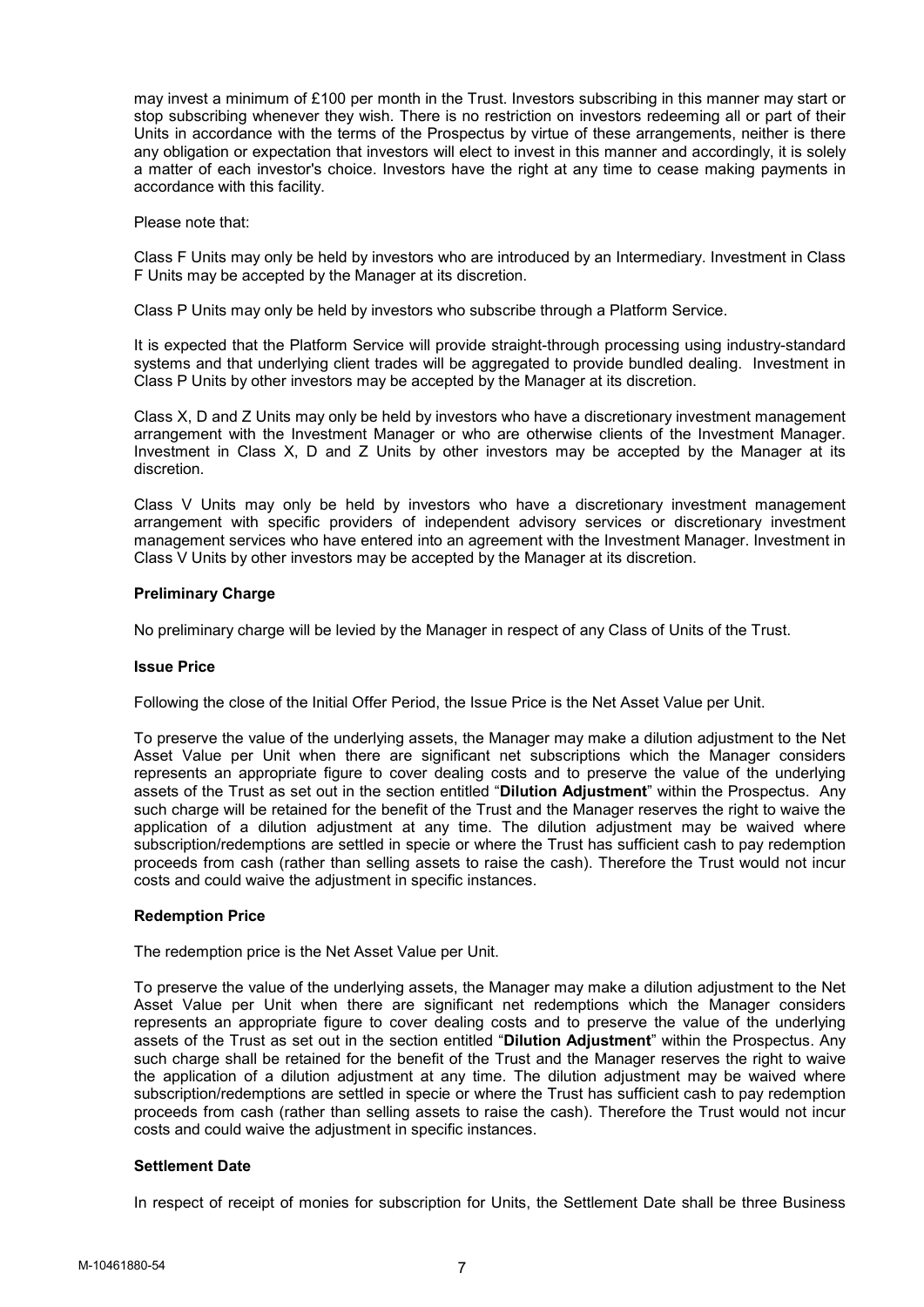Days following the relevant Dealing Day and in respect of dispatch of monies for the redemption of Units, the Settlement Date shall normally be three Business Days following the relevant Dealing Day.

# Minimum Net Asset Value

£5,000,000, subject to the discretion of the Manager.

# 9. CHARGES AND EXPENSES

# Fees of the Investment Manager

 The Investment Manager will be entitled to receive an annual fee, payable by the Manager, out of the assets of the Trust as follows:

| <b>Class</b>                      | % of Net Asset Value (plus VAT if any) |
|-----------------------------------|----------------------------------------|
| <b>Class A Income Units</b>       | 1.50%                                  |
| <b>Class A Accumulating Units</b> | 1.50%                                  |
| <b>Class F Income Units</b>       | 1.00%                                  |
| <b>Class F Accumulating Units</b> | 1.00%                                  |
| <b>Class I Income Units</b>       | 0.85%                                  |
| <b>Class I Accumulating Units</b> | 0.85%                                  |
| Class P Income Units              | 0.75%                                  |
| <b>Class P Accumulating Units</b> | 0.75%                                  |
| <b>Class V Accumulating Units</b> | 0.40%                                  |
| Class X Income Units              | 1.35%                                  |
| <b>Class X Accumulating Units</b> | 1.35%                                  |
| <b>Class D Income Units</b>       | 0.50%                                  |
| <b>Class D Accumulating Units</b> | 0.50%                                  |
| Class Z Income Units              | $0.00\%$                               |
| <b>Class Z Accumulating Units</b> | $0.00\%$                               |

Such fee shall be calculated on the last Business Day in each period of one month, shall accrue daily and shall be payable on the ninetieth day after receipt of a correct invoice. The Investment Manager shall also be entitled to be reimbursed out of the assets of the Trust for all reasonable out-of-pocket expenses.

Expenses may be charged to the capital of the Trust so that a higher than market average distribution of income can be achieved. This may have the effect of lowering the capital value of a Unitholder's investment by forgoing the potential for future capital growth.

## Fees of the Manager, the Trustee and the Administrator

The Manager will be entitled to receive out of the assets of the Trust an annual fee (the "Fixed Rate Operating Charge") from which it will discharge certain fees and expenses, as disclosed in the Prospectus. The Fixed Rate Operating Charge will be levied on a tiered basis, with the applicable rates being dependent on the level of the Trust's Net Asset Value. The thresholds applicable to the Fixed Rate Operating Charge in respect of the Trust are as follows:

| <b>Class</b>                      | % of Net Asset<br>Value on the Trust's<br><b>Net Assets between</b><br>$£0 - £300,000,000$<br>(Tier 1) | % of Net Asset Value<br>on the Trust's Net<br><b>Assets between</b><br>£300,000,000 -<br>£600,000,000 (Tier 2) | % of Net Asset<br>Value on the Trust's<br><b>Net Assets over</b><br>£600,000,000<br>(Tier 3) |
|-----------------------------------|--------------------------------------------------------------------------------------------------------|----------------------------------------------------------------------------------------------------------------|----------------------------------------------------------------------------------------------|
| Class A Income Units              | 0.25%                                                                                                  | 0.20%                                                                                                          | 0.15%                                                                                        |
| <b>Class A Accumulating Units</b> | 0.25%                                                                                                  | 0.20%                                                                                                          | 0.15%                                                                                        |
| <b>Class F Income Units</b>       | 0.25%                                                                                                  | 0.20%                                                                                                          | 0.15%                                                                                        |
| <b>Class F Accumulating Units</b> | 0.25%                                                                                                  | 0.20%                                                                                                          | 0.15%                                                                                        |
| Class I Income Units              | 0.15%                                                                                                  | 0.10%                                                                                                          | 0.05%                                                                                        |
| <b>Class I Accumulating Units</b> | 0.15%                                                                                                  | 0.10%                                                                                                          | 0.05%                                                                                        |
| Class P Income Units              | 0.25%                                                                                                  | 0.20%                                                                                                          | 0.15%                                                                                        |
| <b>Class P Accumulating Units</b> | 0.25%                                                                                                  | 0.20%                                                                                                          | 0.15%                                                                                        |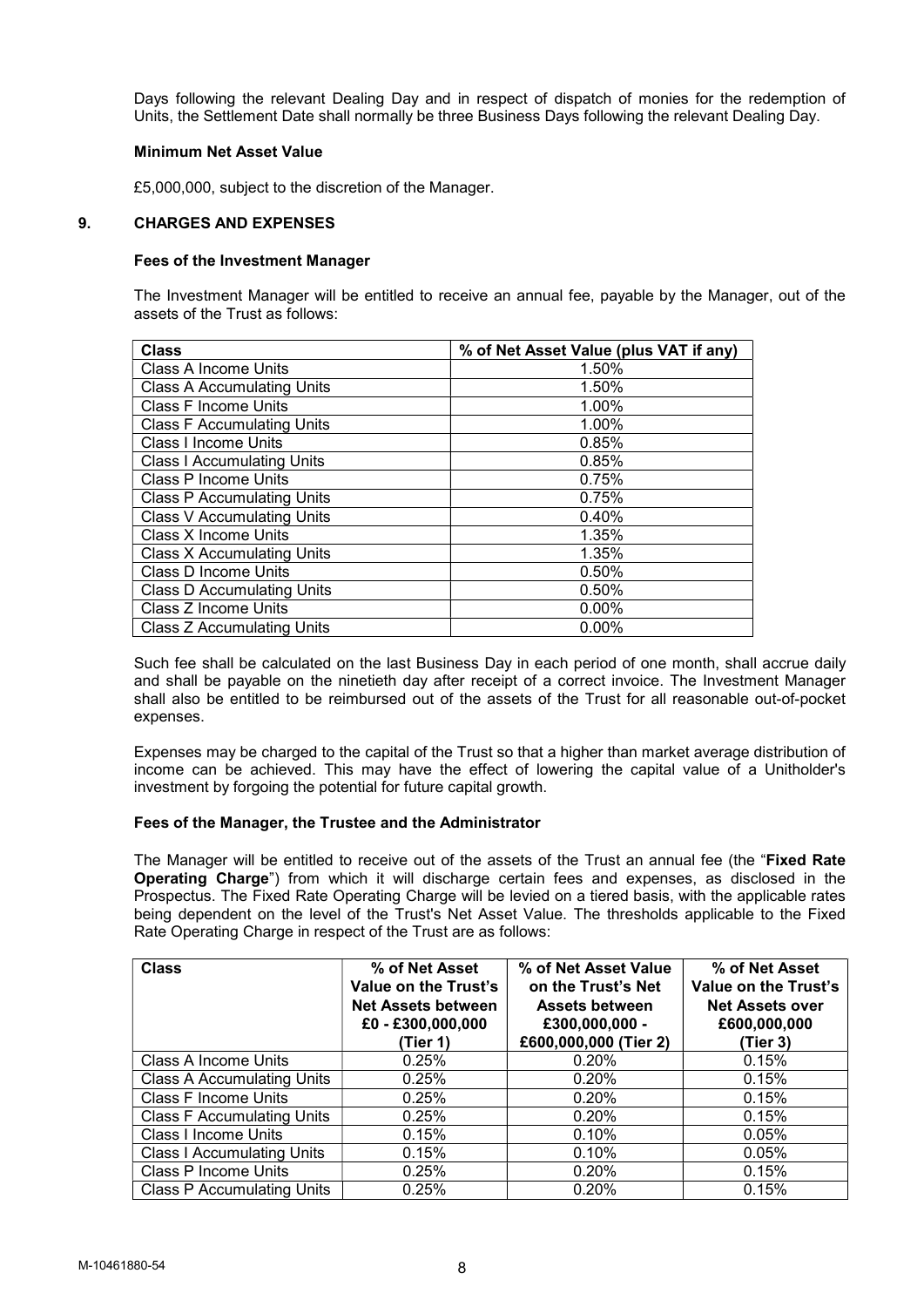| <b>Class V Accumulating Units</b> | 0.15% | 0.15% | 0.15% |
|-----------------------------------|-------|-------|-------|
| Class X Income Units              | 0.25% | 0.25% | 0.25% |
| <b>Class X Accumulating Units</b> | 0.25% | 0.25% | 0.25% |
| Class D Income Units              | 0.15% | 0.15% | 0.15% |
| <b>Class D Accumulating Units</b> | 0.15% | 0.15% | 0.15% |
| Class Z Income Units              | 0.18% | 0.18% | 0.18% |
| <b>Class Z Accumulating Units</b> | 0.18% | 0.18% | 0.18% |

The tiered rates will be applied to each unit class according to the proportions to which they relate to the Trust's Net Asset Value.

For example, where the Trust has a Net Asset Value of £1,000,000,000, 30% of each unit class Net Asset Value would be subject to the Tier 1 Fixed Rate Operating Charge, 30% would be subject the Tier 2 Fixed Rate Operating Charge and 40% would be subject to would be subject the Tier 3 Fixed Rate Operating Charge. By way of example, the Class A Income Unit class would therefore attract an overall Fixed Rate Operating Charge of 0.195%.

However, where the Trust has a Net Asset Value of £100,000,000, then 100% of each unit class Net Asset Value would be subject to the Tier 1 Fixed Rate Operating Charge. By way of example, the Class A Income Unit class would therefore attract an overall Fixed Rate Operating Charge of 0.25%.

The Manager shall also be entitled to be reimbursed out of the assets of the Trust for all reasonable outof-pocket expenses.

In addition, the Trustee shall be entitled to a transaction fee for each transaction conducted pursuant to the Trust Deed. Such fees and charges shall accrue daily and be calculated on the last Business Day in each period of one month and shall be payable on the ninetieth day after receipt of a correct invoice. The Trustee and Administrator shall also be entitled to be reimbursed out of the assets of the Trust for all reasonable out-of-pocket expenses incurred by them in the performance of their duties. The fees of any sub-custodian shall be discharged out of the assets of the Trust. The Investment Manager may, in its sole discretion, discharge all or part of any fees or expenses that may become due to the Trustee and/or the Administrator.

## Fees of Underlying Collective Investment Schemes

Where the Trust invests in other UCITS or open-ended collective investment undertakings or both, management fees will be charged at the underlying fund level. It is expected that the maximum level of management fees (excluding any additional performance fees that might be payable) that may be charged to the Trust by the underlying collective investment schemes in which it currently intends to invests in will not exceed 2% per annum of the net asset value of the relevant collective investment scheme.

## Other Fees and Expenses

Any other fees and expenses payable out of the assets of the Trust are set out in the Prospectus under the heading "Fees and Expenses".

APPENDIX – SFDR